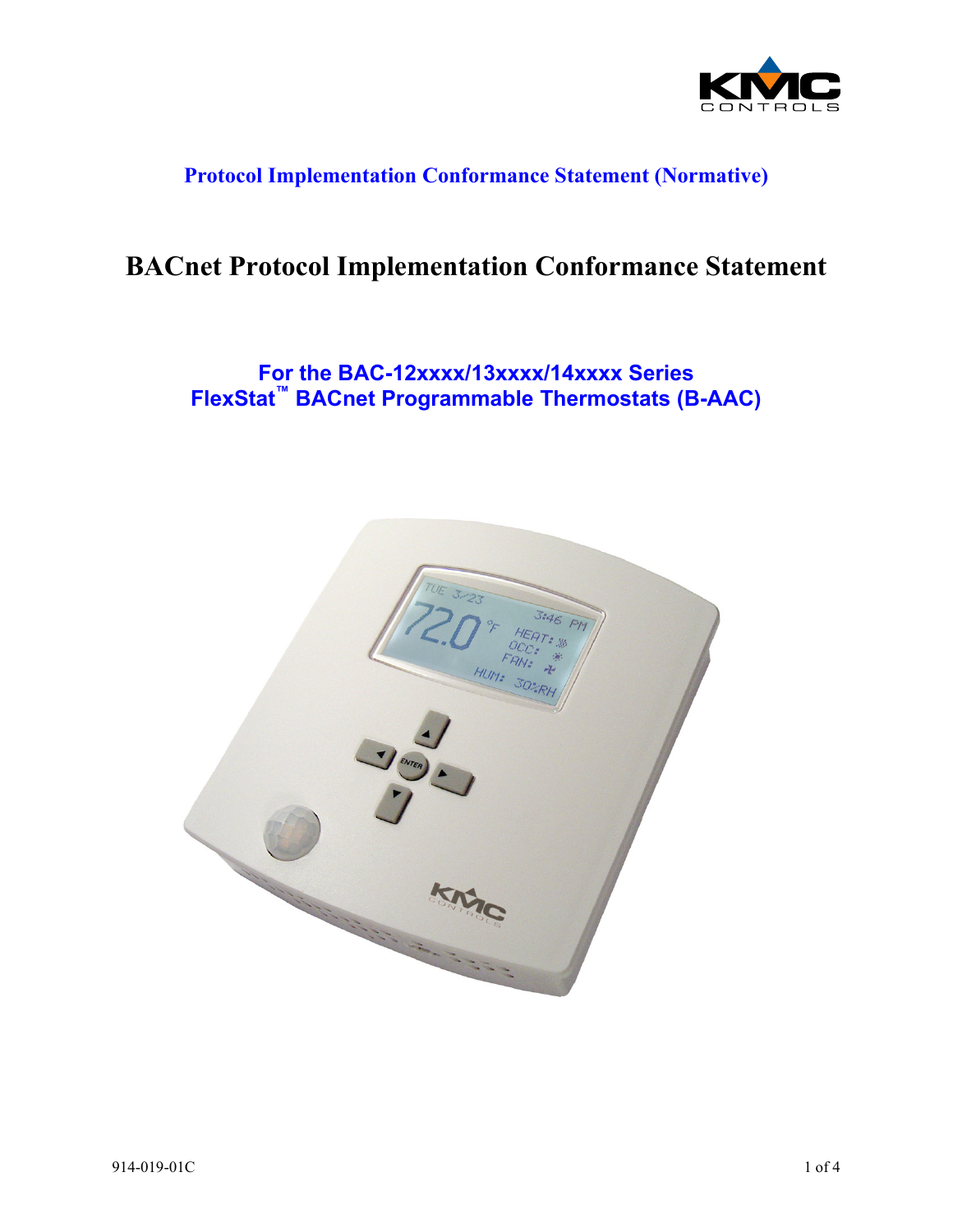### **BACnet Protocol Implementation Conformance Statement (BACnet Testing Laboratories Version)**

**Date:** 13 August 2012 **Vendor Name:** KMC Controls **Product Name:** FlexStat BACnet Programmable Thermostats **Product Model Number:** BAC-12xxxx/13xxxx/14xxxx Series **Applications Software Version:** N/A **Firmware Revision:** R2.1.0.0 **BACnet Protocol Revision:** 4

### **Product Description:**

The KMC FlexStat series of flexible, intelligent temperature/humidity/CO<sub>2</sub>/occupancy-sensing, wallmounted, thermostat/controllers are native BACnet Advanced Application Controllers (B-AAC) for connection with a BACnet system. The set-and-forget FlexStat simplifies networked zone control for common packaged HVAC equipment, such as single- and multi-stage packaged, unitary, and split systems (including high SEER/EER variable speed packaged equipment), as well as factory-packaged and fieldapplied economizers, water-source and air-to-air heat pumps, fan coil units, central station air handling units, and other similar applications.

In addition, an on-board library of programs permits a single model to be rapidly configured for a wide range of HVAC control applications. The FlexStat series also provides the capability to customize the standard library of sequences using KMC's TotalControl or BACstage programming tool. This enables a local authorized KMC installing contractor to adapt the standard library to the unique site needs and application specific requirements of a particular project.

Standard hardware options include a mix of output configurations (relays and analog outputs), optional onboard humidity/motion/CO<sub>2</sub> sensing, and inputs for additional remote external sensors such as outside air temperature and fan status sensors. An optional RJ-45 jack in addition to the screw terminals allows network communication to be selectable between BACnet IP, Ethernet, or MS/TP protocols.

The BAC-13xxxx series models have the T6613 CO<sub>2</sub> sensor with ABC (Automatic Background Calibration Logic) sensor calibration. The BAC-14xxxx series models have the T6615  $CO<sub>2</sub>$  dual-beam self-calibrating sensor. These models are designed for use in demand control ventilation applications. BAC-12xxxx models do not have a  $CO_2$  sensor but can use an external KMC SAE-11xx  $CO_2$  sensor for DCV.

**List all BACnet Interoperability Building Blocks supported (see Annex K in BACnet 2001):**  AE-ACK-B, AE-ASUM-B, AE-ESUM-B, AE-INFO-B, AE-N-I-B, DM-LM-B, DM-BR-B, DM-DCC-B, DM-DDB-A, DM-DDB-B, DM-DOB-A, DM-DOB-B, DM-RD-B, DM-TS-B, DM-UTC-B, DS-COV-B, DS-RP-A, DS-RP-B, DS-RPM-A, DS-RPM-B, DS-WP-A, DS-WP-B, DS-WPM-A, DS-WPM-B, SCHED-I-B, T-ATR-B, T-VMT-I-B

#### **Which of the following device binding methods does the product support? (check one or more)**

- ⊠ Send Who-Is, receive I-Am (BIBB DM-DDB-A)
- $\boldsymbol{\mathsf{Z}}$  Receive Who-Is, send I-Am (BIBB DM-DDB-B)
- ⊠ Send Who-Has, receive I-Have (BIBB DM-DOB-A)
- Receive Who-Has, send I-Have (BIBB DM-DOB-B)
- Manual configuration of recipient device's network number and MAC address
- $\Box$  None of the above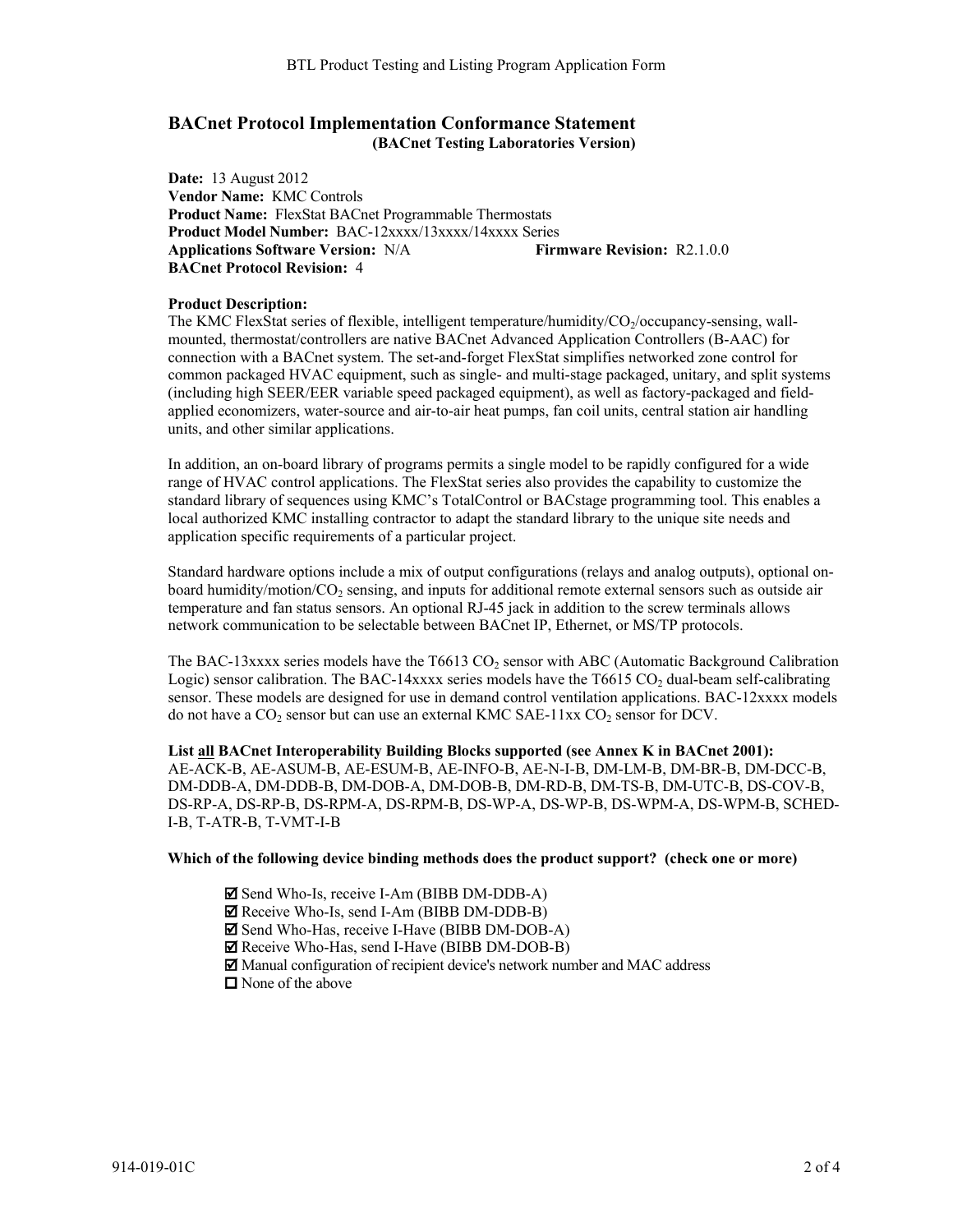### **Standard Object Types Supported:**

| <b>OBJECT</b>           | <b>CREATABLE</b> | <b>DELETABLE</b> | <b>OPTIONAL PROPERTIES</b>                                                                                                                                                                                                                                                   |  |
|-------------------------|------------------|------------------|------------------------------------------------------------------------------------------------------------------------------------------------------------------------------------------------------------------------------------------------------------------------------|--|
| Analog Input            | N <sub>0</sub>   | N <sub>0</sub>   | COV Increment, Description, and Device Type                                                                                                                                                                                                                                  |  |
| Analog Output           | No               | N <sub>0</sub>   | COV Increment, Description, and Device Type                                                                                                                                                                                                                                  |  |
| Analog Value            | N <sub>o</sub>   | N <sub>o</sub>   | COV Increment, Description, Priority Array, and<br>Relinquish Default                                                                                                                                                                                                        |  |
| <b>Binary Input</b>     | N <sub>0</sub>   | N <sub>0</sub>   | Active Text, Description, Device Type, and<br>Inactive Text                                                                                                                                                                                                                  |  |
| <b>Binary Output</b>    | N <sub>o</sub>   | No               | Active Text, Description, Device Type,<br>Inactive Text, Minimum Off Time, and<br>Minimum On Time                                                                                                                                                                            |  |
| <b>Binary Value</b>     | N <sub>0</sub>   | N <sub>0</sub>   | Active Text, Description, Inactive Text,<br>Priority Array, Relinquish Default,<br>Minimum Off Time, and Minimum On Time                                                                                                                                                     |  |
| Calendar                | N <sub>0</sub>   | N <sub>0</sub>   | Description                                                                                                                                                                                                                                                                  |  |
| Device                  | N <sub>o</sub>   | N <sub>o</sub>   | Active COV Subscriptions,<br>APDU Segment Timeout,<br>Backup Failure Timeout, Configuration Files,<br>Daylight Savings Status, Description,<br>Last Restore Time, Local Date, Local Time,<br>Location, Max_Master, Max_Info_Frames,<br>Max_Segments_Accepted, and UTC_Offset |  |
| File                    | N <sub>o</sub>   | N <sub>o</sub>   | Description                                                                                                                                                                                                                                                                  |  |
| Loop                    | N <sub>o</sub>   | N <sub>o</sub>   | Bias, COV Increment, Derivative Constant,<br>Derivative Constant Units, Description,<br>Integral Constant, Integral Constant Units,<br>Maximum Output, Minimum Output,<br>Proportional Constant,<br>Proportional Constant Units, and Update Interval                         |  |
| Notification            | N <sub>o</sub>   | N <sub>o</sub>   | Description                                                                                                                                                                                                                                                                  |  |
| Program                 | N <sub>o</sub>   | No               | Description, Description Of Halt, Instance Of,<br>Program Location, and Reason For Halt                                                                                                                                                                                      |  |
| Schedule                | N <sub>o</sub>   | N <sub>o</sub>   | Description, Exception Schedule, and<br>Weekly Schedule                                                                                                                                                                                                                      |  |
| Trend                   | N <sub>o</sub>   | N <sub>o</sub>   | Client COV Increment,<br>COV Resubscription Interval, Description,<br>Log DeviceObjectProperty, Log Interval,<br>Start Time, and Stop Time                                                                                                                                   |  |
| <b>Event Enrollment</b> | N <sub>0</sub>   | N <sub>0</sub>   | Description                                                                                                                                                                                                                                                                  |  |
| Multi-state Value       | N <sub>o</sub>   | N <sub>o</sub>   | Description, Priority_Array, Relinquish_Default,<br>and State Text                                                                                                                                                                                                           |  |